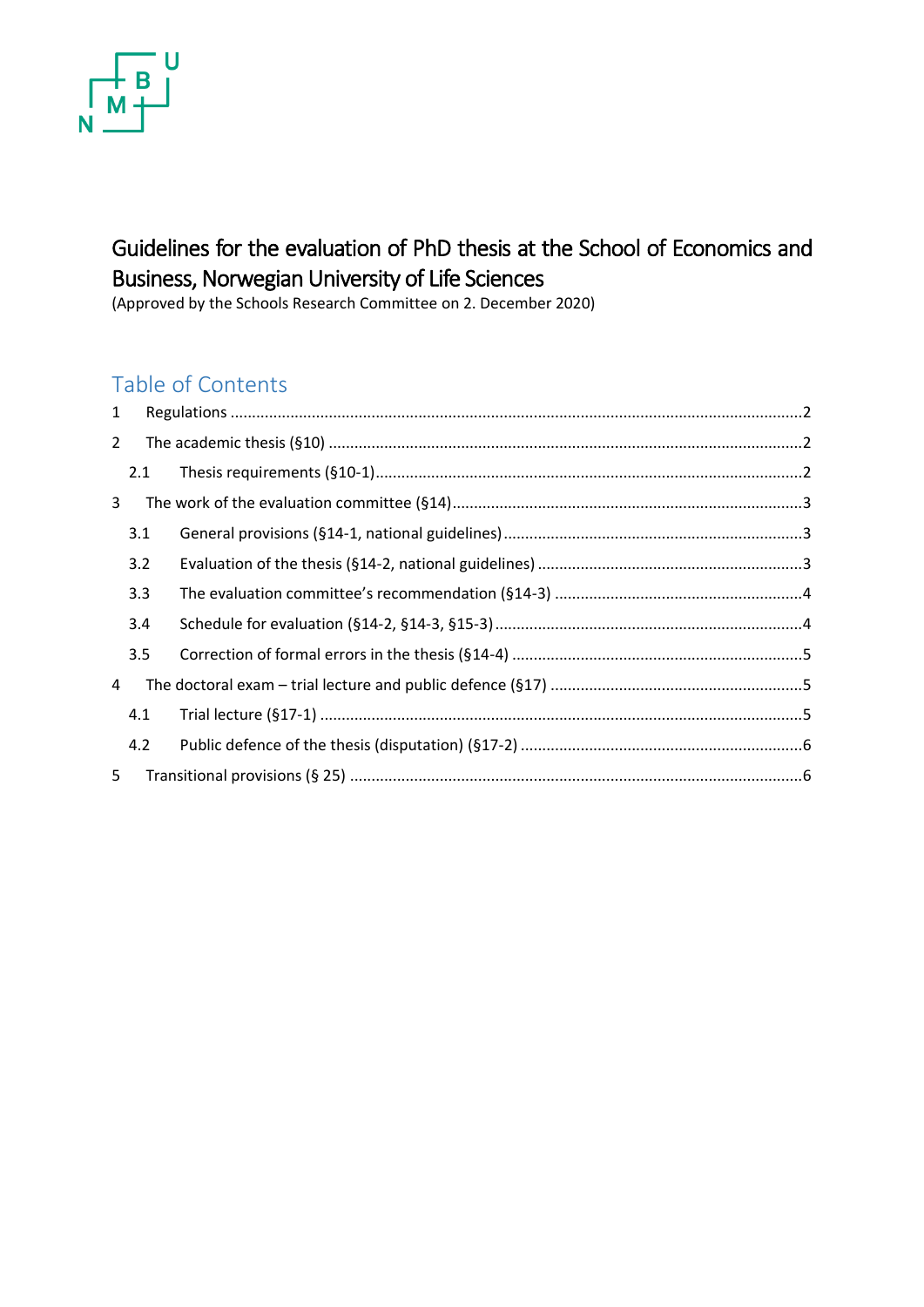## <span id="page-1-0"></span>1 Regulations

The evaluation of PhD thesis submitted at School of Economics and Business, Norwegian University of Life Sciences is governed by:

- th[e Regulations for the Doctor Philosophiae \(PhD\) degree at NMBU.](https://www.nmbu.no/download/file/fid/46176) (Entry into force 01.07.2020).
- the [Supplementary provisions to NMBU's Regula](https://www.nmbu.no/download/file/fid/45674)tions for the degree of Philosophiae Doctor [\(PhD\) for the School of Economics and Business \(HH\).](https://www.nmbu.no/download/file/fid/45674) (Approved by the board of HH, 16. June 2020.)

The regulations shall be made available to all those who participate in the evaluation of PhD thesis at School of Economics and Business, Norwegian University of Life Sciences.

These guidelines are derived from and formulated within the framework of the regulations, but they focus in particular on the evaluation process and provide a supplementary reference with regard to the standards and procedures assumed to be common to all Norwegian PhD degrees, as found in the national guidelines:

• [Guidelines for the Evaluation of Candidates for Norwegian Doctoral Degrees, Recommended](https://www.uhr.no/_f/p1/i09b2e48a-2baf-4ce9-8e54-f35f31524cda/velbeddrgreng_cjs_1.pdf)  [by the Norwegian Association of Higher Education Institutions,](https://www.uhr.no/_f/p1/i09b2e48a-2baf-4ce9-8e54-f35f31524cda/velbeddrgreng_cjs_1.pdf) 23 March 2007

## <span id="page-1-1"></span>2 The academic thesis (§10)

#### <span id="page-1-2"></span>2.1 Thesis requirements (§10-1)

The thesis must be an independent research work or research and development work that meets international standards with respect to academic level, ethical requirements, and methods within the field.

The thesis must contribute to the development of new scholarly knowledge and be of sufficiently high academic quality to merit publication as part of the literature in the field, or in an appropriate format as part of the research-based knowledge development in the field.

The thesis may consist of a monograph or a compilation of several pieces of work in the form of scholarly manuscripts and/or articles. If the thesis consists of several part-works, the thesis must contain an introductory chapter ('kappe') which from an overall perspective, summarises and collates the research questions and conclusions presented in them. The PhD candidate must be the sole author of this introductory chapter.

If the thesis consists of several scholarly works that have been produced in cooperation with other coauthors, the PhD candidate should normally be the main or first author of at least half the manuscripts/articles. The Vancouver Convention's standards for co-authorship must be complied with. Upon submission of the thesis, each scholarly work with several co-authors must be accompanied by a declaration describing the PhD candidates' contribution and the contributions of each co-author. The declaration must be signed by both the PhD candidate and the co-authors. The PhD candidate is responsible for obtaining such declarations of coauthorship.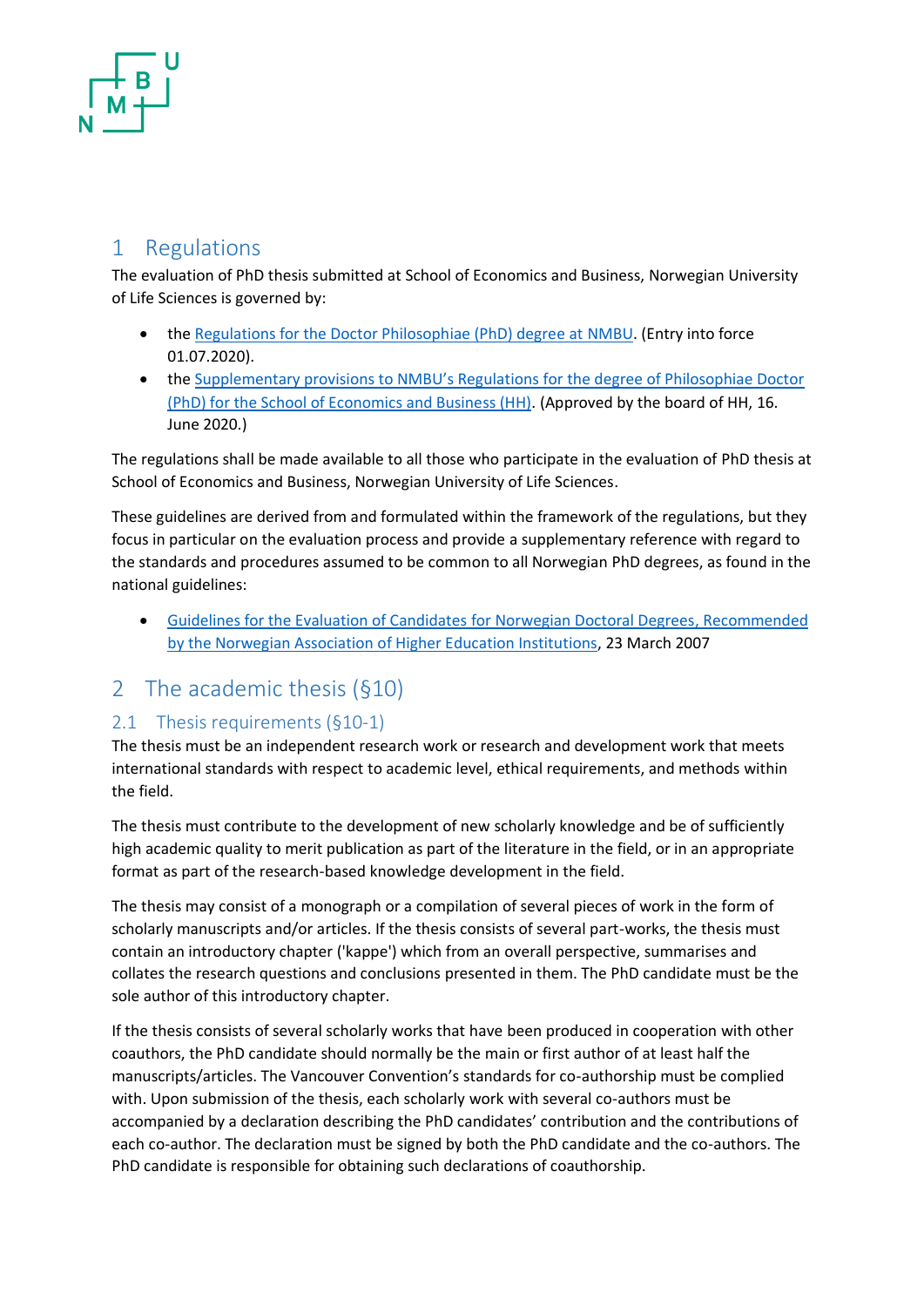

The thesis must be written in either English or Norwegian. In both cases, the thesis must contain a brief abstract in English and a brief abstract in Norwegian.

HH supplementary provisions recommends an introductory chapter of 6-9000 words. Furthermore, the HH supplementary provisions says the PhD candidate must normally be the sole author of at least one article in the thesis. All articles must, as a minimum requirement, be of the level required of a first submission of a manuscript to a journal, and at least half of the articles should have been submitted to well-respected journals before applying for evaluation. The PhD candidate's relative overall contribution should normally be about 250% according to the co-authorship declarations. A thesis containing published articles of a high quality can be accepted somewhat below this norm, but no less than 200%.

## <span id="page-2-0"></span>3 The work of the evaluation committee (§14)

#### <span id="page-2-1"></span>3.1 General provisions (§14-1, national guidelines)

The committee's coordinator must inform external members of the evaluation committee about NMBU's PhD Regulations and the current guidelines for evaluation of doctoral degrees. From the committee is appointed until the doctoral degree exam has been completed, there must be no contact between supervisors and the committee concerning the PhD candidate or the PhD candidate's work.

The Guidelines for the Evaluation of Candidates for Norwegian Doctoral Degrees say that the chairperson of the committee is responsible for the organisation of the committee's work, including ensuring satisfactory progress from the start and observing the deadline set for the completion of the committee's work. The chairperson is responsible for coordinating the compilation of the committee's report on the thesis and for distributing tasks among the committee members in connection with the public defence.

#### <span id="page-2-2"></span>3.2 Evaluation of the thesis (§14-2, national guidelines)

When evaluating the thesis, particular emphasis must be placed on whether the thesis meets the requirements set out in Section 10. An overall assessment must be made, and the thesis's strengths and weaknesses considered, including an evaluation of whether the material and methods are appropriate in relation to the questions raised in the thesis, and whether the arguments and conclusions presented are tenable.

The evaluation committee may request to look into the source material used by the PhD candidate, and also request supplementary information for the purposes of elaboration and clarification.

Based on the submitted thesis and any additional material, the evaluation committee can recommend the Faculty to permit minor revisions before the final recommendation is made. In its preliminary recommendation, the committee must provide a specified written list of what the candidate needs to revise. If the Faculty permits such revisions, the PhD candidate will be given a deadline normally not longer than three months to revise the thesis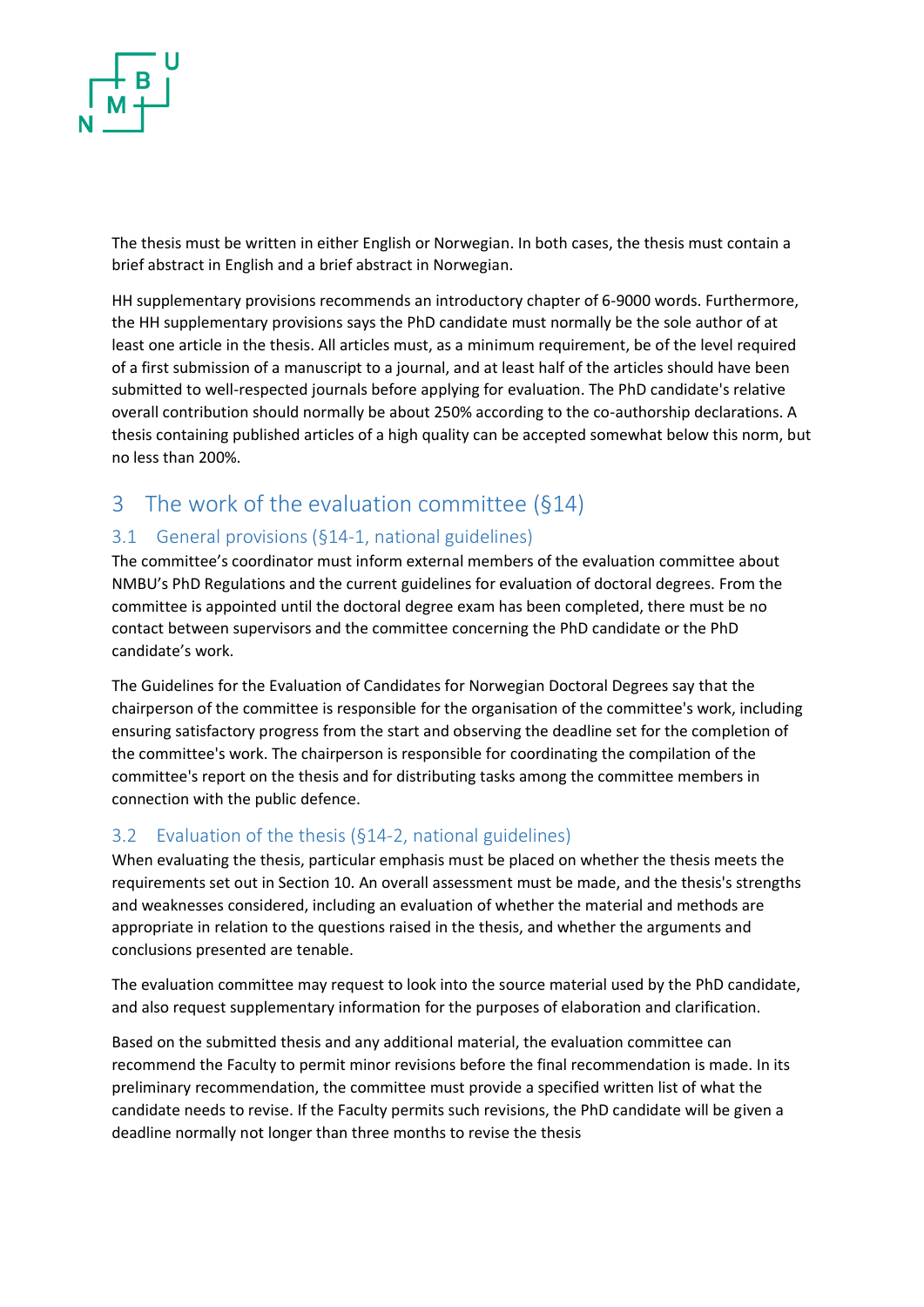

If the committee finds that fundamental changes with respect to theories, hypotheses, material or methods are necessary before the thesis can be recommended for public defence, the committee must submit a recommendation that the thesis is found not to be worthy of a public defence for the PhD degree.

The Guidelines for the Evaluation of Candidates for Norwegian Doctoral Degrees say that the PhD candidate must satisfy the same minimum requirements for expertise as a researcher – expressed through requirements related to the formulation of research questions, precision and logical stringency, originality, mastery of relevant methods of analysis and consideration of their potentialities and limitations, as well as familiarity with, understanding of and a well-considered perspective on other research in the field.

Furthermore, the Guidelines for the Evaluation of Candidates for Norwegian Doctoral Degrees say that when evaluating the thesis, focus shall be placed on whether the thesis is an independent, cohesive scientific work of high academic merit as regards the formulation of research questions, methodology, theoretical and empirical foundation, documentation, treatment of the literature and form of presentation. Of particular importance is an evaluation of whether the material and methods used are suitable for addressing the questions posed in the thesis and whether the arguments and conclusions presented are tenable. The thesis shall generate new academic knowledge and be of sufficiently high quality that it could be published as part of the academic literature in the field.

#### <span id="page-3-0"></span>3.3 The evaluation committee's recommendation (§14-3)

The committee must submit a joint reasoned recommendation to the Faculty on whether the thesis is worthy of a public defence for the doctoral degree. All parts of the submitted or presented documentation must be reviewed on the basis of the criteria in §10. The recommendation should be written in a discussion-based form and it should end with a clear conclusion that the committee:

- a) recommends that the thesis be approved for public defence, or
- b) recommends that the Faculty permits minor revisions of the thesis before the final recommendation is made, or
- c) recommends that the thesis not be approved for public defence (rejected).

In its recommendation, the evaluation committee must state their judgement on the level of the thesis in relation to the international standard in the field.

Any disagreement between the committee members must be mentioned in the recommendation, and individual statements, if any, must be enclosed with the recommendation.

#### <span id="page-3-1"></span>3.4 Schedule for evaluation (§14-2, §14-3, §15-3)

The committee's recommendation must be available within three months of the committee receiving all parts of the thesis for evaluation, and no later than 25 working days before the planned public defence.

If the Faculty permits minor revisions of the thesis, a new deadline will apply from the date on which the thesis is re-submitted. The PhD candidate will be given a deadline normally not longer than three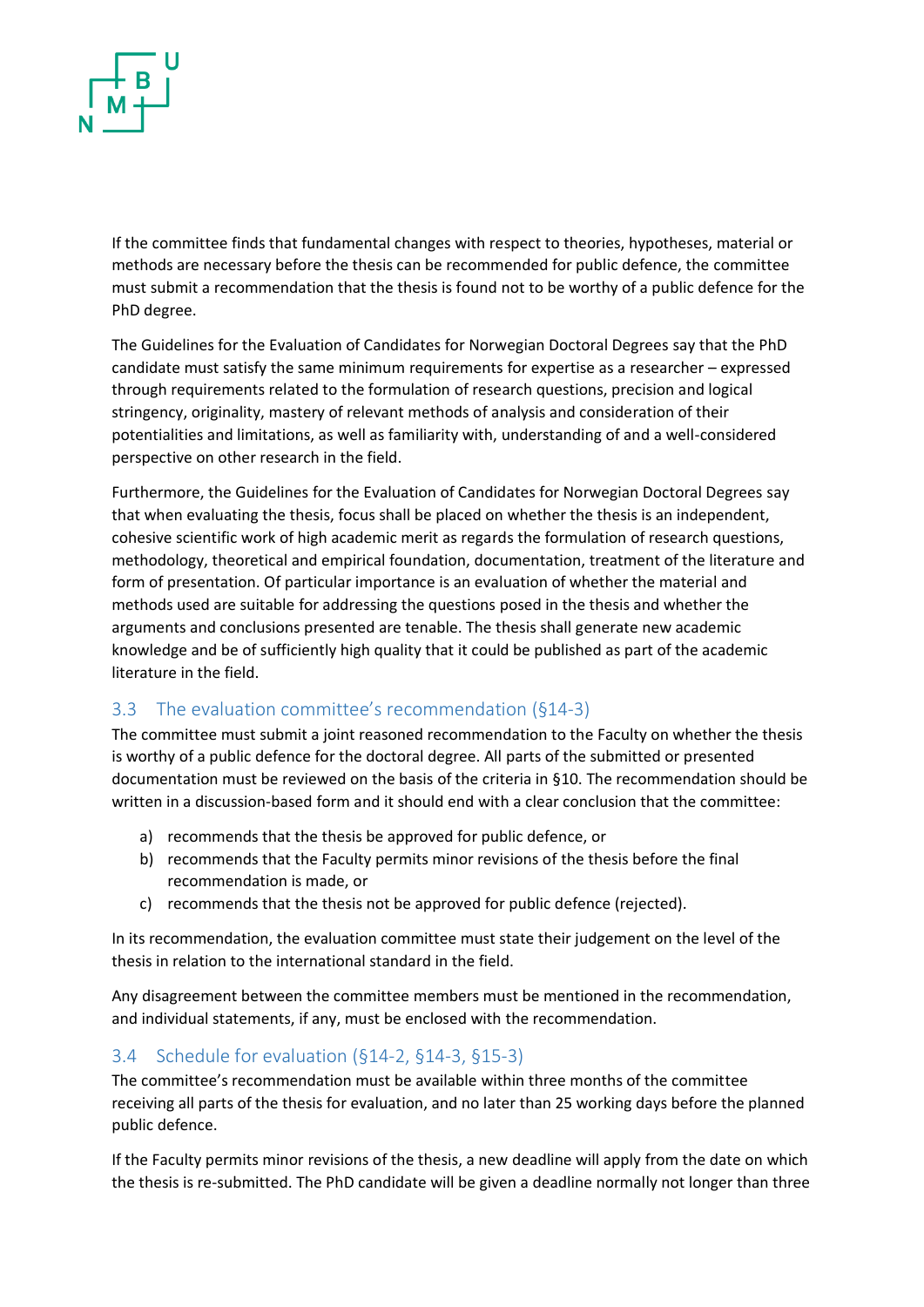

months to revise the thesis. The PhD candidate cannot appeal decisions made by the Faculty pursuant to this provision. The evaluation committee is to be given a deadline of up to six weeks from they receive the revised thesis until they submit their final recommendation.

A PhD thesis that has been rejected by the Faculty may be revised and submitted for evaluation in a new version at the earliest six months and the latest two years after the Faculty made its decision to reject the thesis.

The Faculty communicates the evaluation committee's recommendation to the PhD candidate and the main supervisor. The PhD candidate is to be given a deadline of 10 working days to submit written comments on the recommendation. If the PhD candidate does not wish to submit comments, he/she must inform the Faculty about this as soon as possible. If the PhD candidate's comments have a bearing on the question of whether the thesis can be approved, the comments should be presented to the evaluation committee before the Faculty makes a decision on the matter.

#### <span id="page-4-0"></span>3.5 Correction of formal errors in the thesis (§14-4)

A thesis will be evaluated exactly as it is submitted and cannot be changed, with exception of the minor revisions described above, or withdrawn before a final decision is made on whether it is worthy of a public defence for the PhD degree.

The PhD candidate can apply once to the Faculty for permission to correct formal errors (errata) in the approved thesis to be made public. The application must include an errata list, showing the corrections the candidate wishes to make to the thesis. The deadline to apply to correct formal errors is one week after the candidate has received the evaluation committee's recommendation.

### <span id="page-4-1"></span>4 The doctoral exam – trial lecture and public defence (§17)

#### <span id="page-4-2"></span>4.1 Trial lecture (§17-1)

After the thesis has been submitted and before the public defence, the PhD candidate must give a trial lecture on a specified topic. This is an independent part of the doctoral exam. The purpose of the trial lecture is to test the PhD candidate's ability to acquire knowledge over and above the topic of the thesis, and the ability to convey this knowledge in a lecture setting. The lecture should last for 45 minutes. The academic level of the lecture must be suited to master's degree students.

The title of the trial lecture is to be decided by the evaluation committee and communicated to the PhD candidate 10 working days before the lecture takes place. The topic of the lecture should not be directly linked to the specific topic of the thesis, but rather focus on theoretical, methodical or empirical topics related to the work presented in the thesis.

The trial lecture must be held in English or Norwegian unless another language is approved.

The trial lecture is held in connection with the public defence, and the evaluation committee assesses the trial lecture and decides whether it merit's a pass. The trial lecture must be passed before the public defence of the thesis may take place.